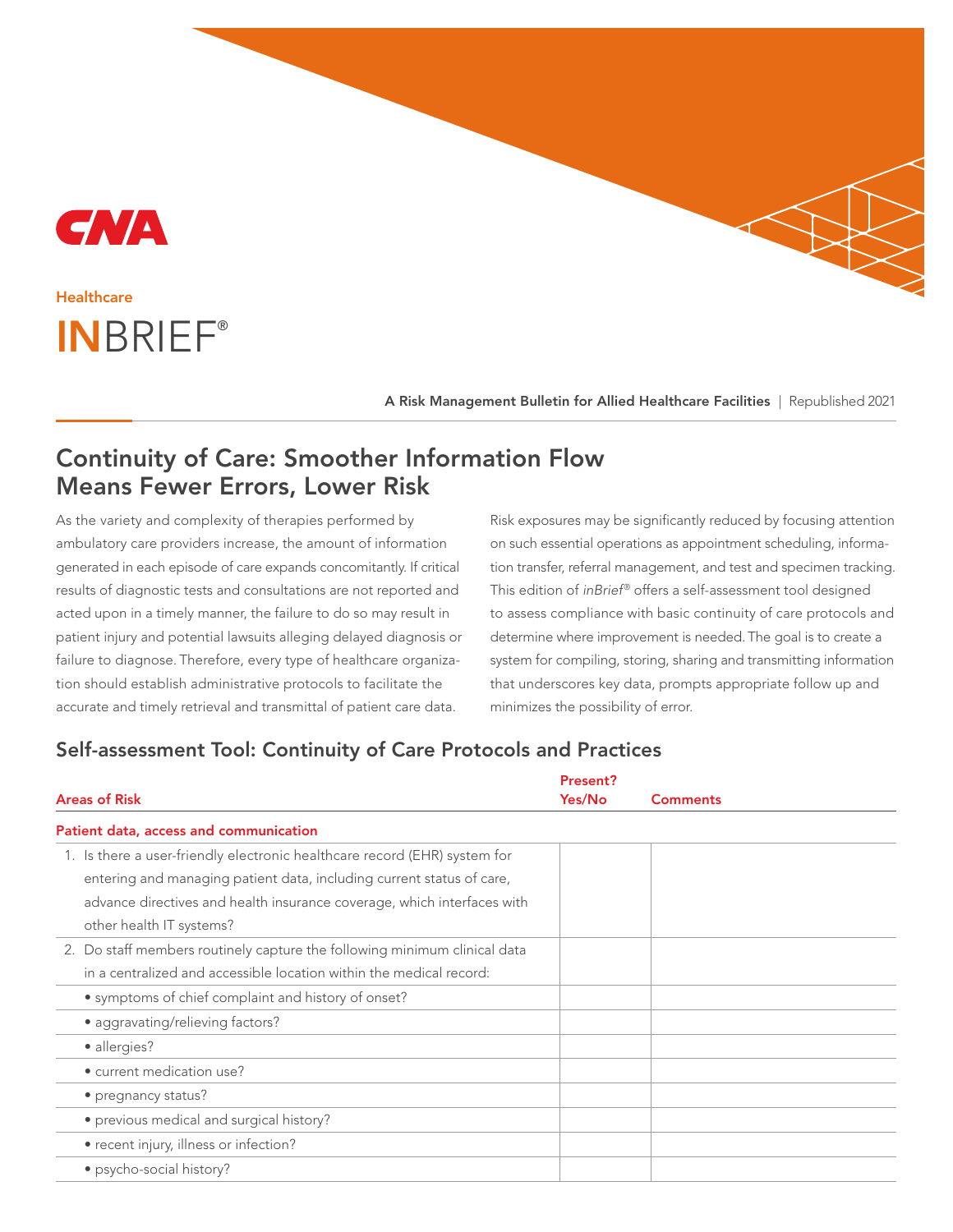| <b>Areas of Risk</b>                                                              | Present?<br>Yes/No | <b>Comments</b> |  |  |
|-----------------------------------------------------------------------------------|--------------------|-----------------|--|--|
| Patient data, access and communication (continued)                                |                    |                 |  |  |
| 3. Are electronic patient data readily accessible to physicians and providers     |                    |                 |  |  |
| (hereafter "providers"), as well as patients, in all settings of care?            |                    |                 |  |  |
| 4. Does the EHR system emphasize contraindications and risk factors               |                    |                 |  |  |
| associated with patient conditions?                                               |                    |                 |  |  |
| 5. Is there a policy regarding the management of routine, urgent and              |                    |                 |  |  |
| same-day appointments?                                                            |                    |                 |  |  |
| 6. Does the policy require that requests of an urgent nature be promptly          |                    |                 |  |  |
| assessed by a qualified provider?                                                 |                    |                 |  |  |
| 7. Do telephone advice protocols establish parameters for when patients           |                    |                 |  |  |
| should receive a follow-up call by a provider?                                    |                    |                 |  |  |
| 8. Are patients informed at discharge of potentially problematic symptoms         |                    |                 |  |  |
| that require a return call to the provider for follow-up care?                    |                    |                 |  |  |
| 9. Is an interactive health information website or patient portal available to    |                    |                 |  |  |
| both patients and providers for the purpose of enhancing communication?           |                    |                 |  |  |
| 10. Are electronic communication tools - including e-mail, text, patient          |                    |                 |  |  |
| portals and social media platforms - utilized to contact existing patients,       |                    |                 |  |  |
| and if applicable, prospective patients?                                          |                    |                 |  |  |
| 11. Are policies promulgated regarding electronic communication in order to       |                    |                 |  |  |
| ensure the appropriate provider responds to messages in a timely manner?          |                    |                 |  |  |
| 12. Are follow-up phone calls placed to all patients within 24 hours following    |                    |                 |  |  |
| discharge after an invasive surgical/medical/diagnostic procedure, in order       |                    |                 |  |  |
| to check for signs of potential complications and intervene in a timely           |                    |                 |  |  |
| manner, if necessary?                                                             |                    |                 |  |  |
| 13. Are all follow-up phone calls documented in the patient healthcare            |                    |                 |  |  |
| information record?                                                               |                    |                 |  |  |
| Accountability                                                                    |                    |                 |  |  |
| 1. Are the core responsibilities of providers, including patient monitoring,      |                    |                 |  |  |
| follow-up care, and communicating with patients and other providers,              |                    |                 |  |  |
| delineated in written policy?                                                     |                    |                 |  |  |
| 2. Are patients assigned to one primary provider over the course or episode       |                    |                 |  |  |
| of care, until the time of referral or discharge?                                 |                    |                 |  |  |
| 3. Are results of diagnostic and laboratory tests that are ordered by an          |                    |                 |  |  |
| independent practitioner jointly interpreted with a physician, unless             |                    |                 |  |  |
| ordering privileges are permitted?                                                |                    |                 |  |  |
| 4. Do written safeguards regarding coverage arrangements require providers        |                    |                 |  |  |
| to select a physician or other provider from within the same clinical discipline? |                    |                 |  |  |
| 5. Do covering physicians have ready access to patient healthcare                 |                    |                 |  |  |
| information records?                                                              |                    |                 |  |  |
| 6. Are providers required to complete any pending EHR entries and/or              |                    |                 |  |  |
| transcription, thereby affording covering providers with up-to-date and           |                    |                 |  |  |
| accurate patient healthcare information?                                          |                    |                 |  |  |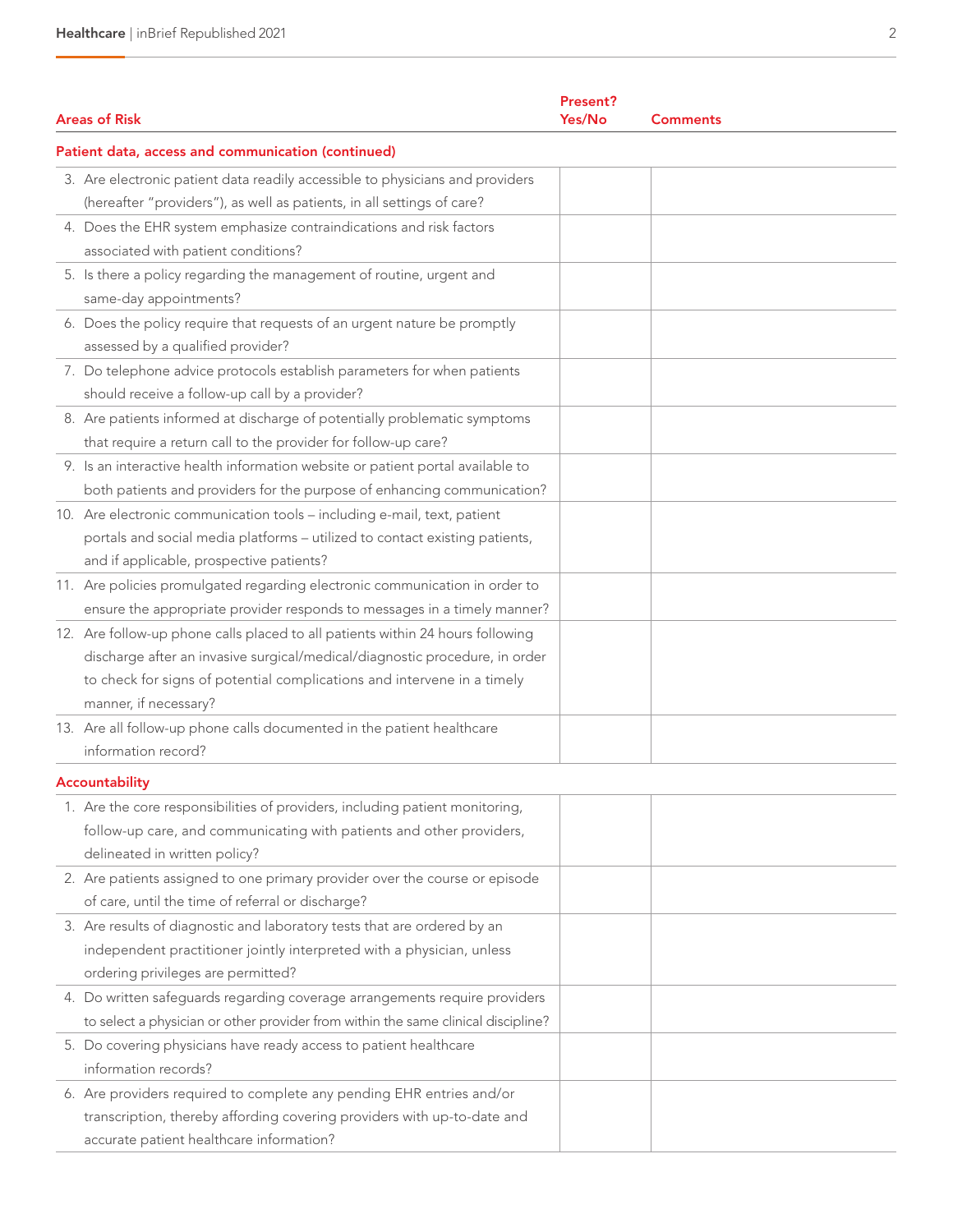|  |                                                                                  | Present? |                 |  |  |
|--|----------------------------------------------------------------------------------|----------|-----------------|--|--|
|  | <b>Areas of Risk</b>                                                             | Yes/No   | <b>Comments</b> |  |  |
|  | <b>Accountability (continued)</b>                                                |          |                 |  |  |
|  | 7. When patients are referred to another provider, is a staff member assigned    |          |                 |  |  |
|  | to coordinate contact and appointment scheduling?                                |          |                 |  |  |
|  | 8. Does this coordinator send necessary records to facilitate a smooth transfer  |          |                 |  |  |
|  | of care, as well as receive confirmation when patients are transferred?          |          |                 |  |  |
|  | 9. Are nursing and ancillary staffing levels analyzed monthly and updated,       |          |                 |  |  |
|  | as necessary, to maintain and enhance continuity of care?                        |          |                 |  |  |
|  | 10. Does written policy govern patient handoff practices, emphasizing the        |          |                 |  |  |
|  | need to confirm staff responsibility for patient care, provide critical change   |          |                 |  |  |
|  | updates, enhance continuity of care, and communicate across disciplines          |          |                 |  |  |
|  | and professional boundaries?                                                     |          |                 |  |  |
|  | 11. Does a standard reporting format support the handoff process, such as the    |          |                 |  |  |
|  | "SBAR" technique (i.e., Situation, Background Information, Assessment            |          |                 |  |  |
|  | Findings, Recommendations) or "I PASS the BATON" (i.e., Introduction,            |          |                 |  |  |
|  | Patient Assessment, Situation, Safety, Background, Actions, Timing,              |          |                 |  |  |
|  | Ownership, Next)?                                                                |          |                 |  |  |
|  | <b>Information management</b>                                                    |          |                 |  |  |
|  | 1. Is patient information contained in a single patient healthcare information   |          |                 |  |  |
|  | record to enhance clarity and continuity?                                        |          |                 |  |  |
|  | 2. Do computerized tools, such as personal digital assistant-based medication    |          |                 |  |  |
|  | resources and chronic care flowsheets, provide real-time access to data,         |          |                 |  |  |
|  | while enhancing service coordination, case management and interdisciplinary      |          |                 |  |  |
|  | communication?                                                                   |          |                 |  |  |
|  | 3. Are patient histories and problem lists, as well as information about visits, |          |                 |  |  |
|  | tests, allergies, medications and preferences, available to all providers caring |          |                 |  |  |
|  | for each patient?                                                                |          |                 |  |  |
|  | 4. Are patients encouraged to ask questions about their care?                    |          |                 |  |  |
|  | 5. Do providers offer complete answers to patient inquiries in a language        |          |                 |  |  |
|  | that is understood by the patient and through an accessible medium?              |          |                 |  |  |
|  | 6. Are various teaching tools and methods utilized to enhance the level          |          |                 |  |  |
|  | of patient information retention, including educational signs and posters,       |          |                 |  |  |
|  | as well as the "teach-back" method, whereby patients repeat self-care            |          |                 |  |  |
|  | instructions in their own words to demonstrate their understanding?              |          |                 |  |  |
|  | 7. Are tested computer technologies, including order-entry systems,              |          |                 |  |  |
|  | clinical decision-support software, and referral and appointment scheduling      |          |                 |  |  |
|  | programs, utilized to enhance efficiency and reduce errors?                      |          |                 |  |  |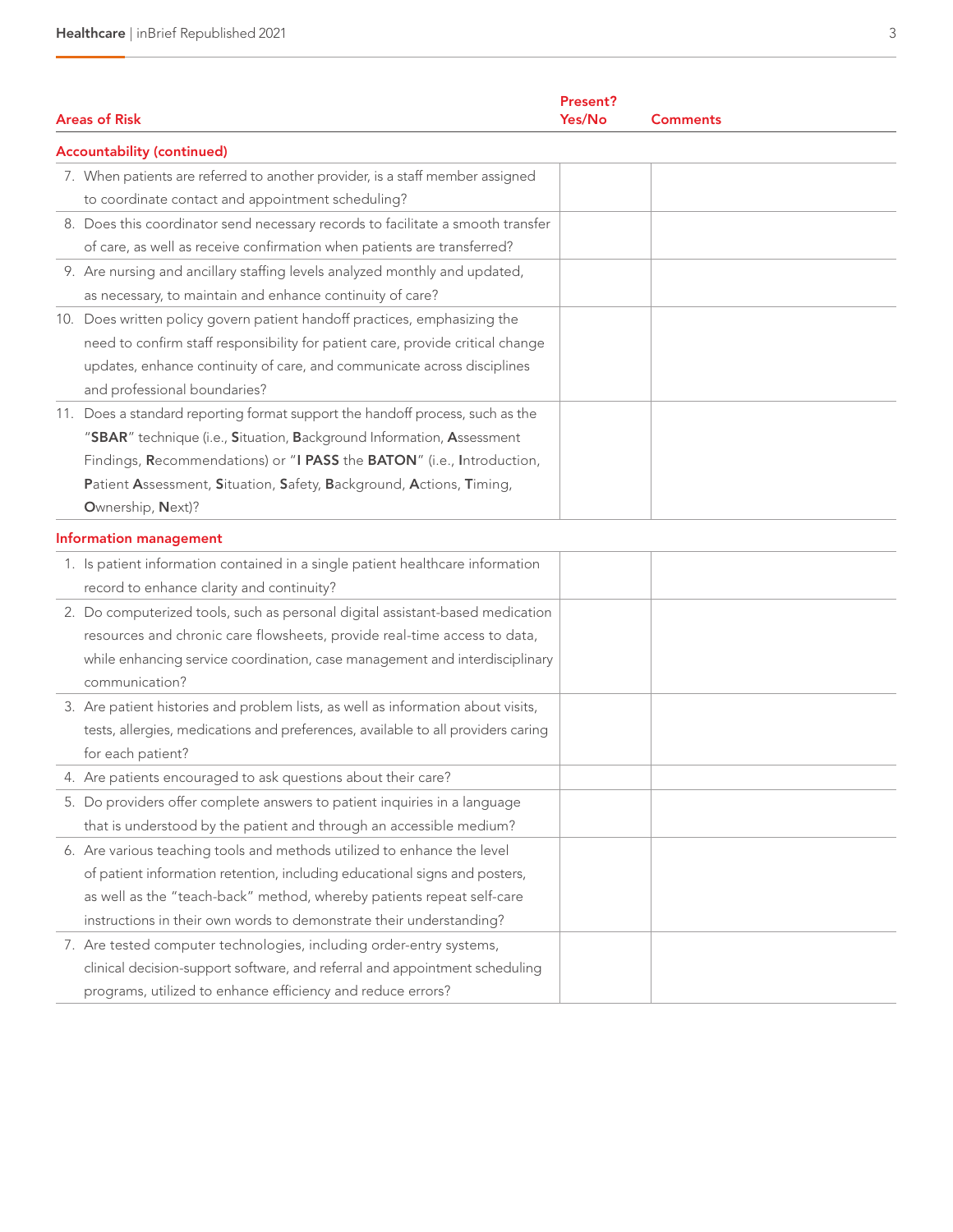| <b>Areas of Risk</b>                                                                                                                                                                                                                    | <b>Present?</b><br>Yes/No | <b>Comments</b> |  |  |  |
|-----------------------------------------------------------------------------------------------------------------------------------------------------------------------------------------------------------------------------------------|---------------------------|-----------------|--|--|--|
| <b>Care management</b>                                                                                                                                                                                                                  |                           |                 |  |  |  |
| 1. Are evidence-based diagnosis and treatment guidelines used for<br>high risk conditions?                                                                                                                                              |                           |                 |  |  |  |
| 2. Do the guidelines answer imperative questions, such as:                                                                                                                                                                              |                           |                 |  |  |  |
| . What types of services are appropriate and justified?                                                                                                                                                                                 |                           |                 |  |  |  |
| • How many appointments/treatments/stays are authorized?                                                                                                                                                                                |                           |                 |  |  |  |
| · In what sequence should indicated diagnostic tests and<br>procedures be performed?                                                                                                                                                    |                           |                 |  |  |  |
| . Where and how will the patient be discharged from care?                                                                                                                                                                               |                           |                 |  |  |  |
| 3. Do clinical decision support tools help providers comply with important<br>parameters of service, including medical necessity criteria, referral indications,<br>and access requirements for elective procedures and specialty care? |                           |                 |  |  |  |
| 4. Does written policy clearly define the purpose and scope of the patient<br>problem list in all healthcare settings, focusing on these critical functions,<br>among others:                                                           |                           |                 |  |  |  |
| • Facilitating continuity of care between patient visits?                                                                                                                                                                               |                           |                 |  |  |  |
| • Recording medical conditions for treatment and<br>reporting purposes?                                                                                                                                                                 |                           |                 |  |  |  |
| • Coordinating communication during patient transitions<br>between settings and care providers?                                                                                                                                         |                           |                 |  |  |  |
| 5. Is a medication reconciliation process - including patient verification of<br>current drugs from all pharmacies - conducted at each patient encounter?                                                                               |                           |                 |  |  |  |
| 6. Do providers comply with the requirements of the state prescription drug<br>monitoring program?                                                                                                                                      |                           |                 |  |  |  |
| 7. Is the medication prescription process electronic?                                                                                                                                                                                   |                           |                 |  |  |  |
| 8. Does the electronic prescription software include re-assessment reminders<br>and decision-support capabilities?                                                                                                                      |                           |                 |  |  |  |
| 9. Are care plans or current orders available to all providers involved<br>in patient care?                                                                                                                                             |                           |                 |  |  |  |
| 10. Are care plans or current orders discussed with patients, using educational<br>materials when necessary, to reinforce key messages?                                                                                                 |                           |                 |  |  |  |
| 11. Are self-management programs available to help empower patients living<br>with chronic and debilitating conditions, thereby enhancing continuity of<br>care and shared decision-making with providers?                              |                           |                 |  |  |  |
| 12. Does a patient portal system issue preventive service notices and other<br>clinical reminders on an ongoing basis?                                                                                                                  |                           |                 |  |  |  |
| 13. Does the facility issue mail, electronic or telephone compliance reminders<br>at least three days before upcoming appointments?                                                                                                     |                           |                 |  |  |  |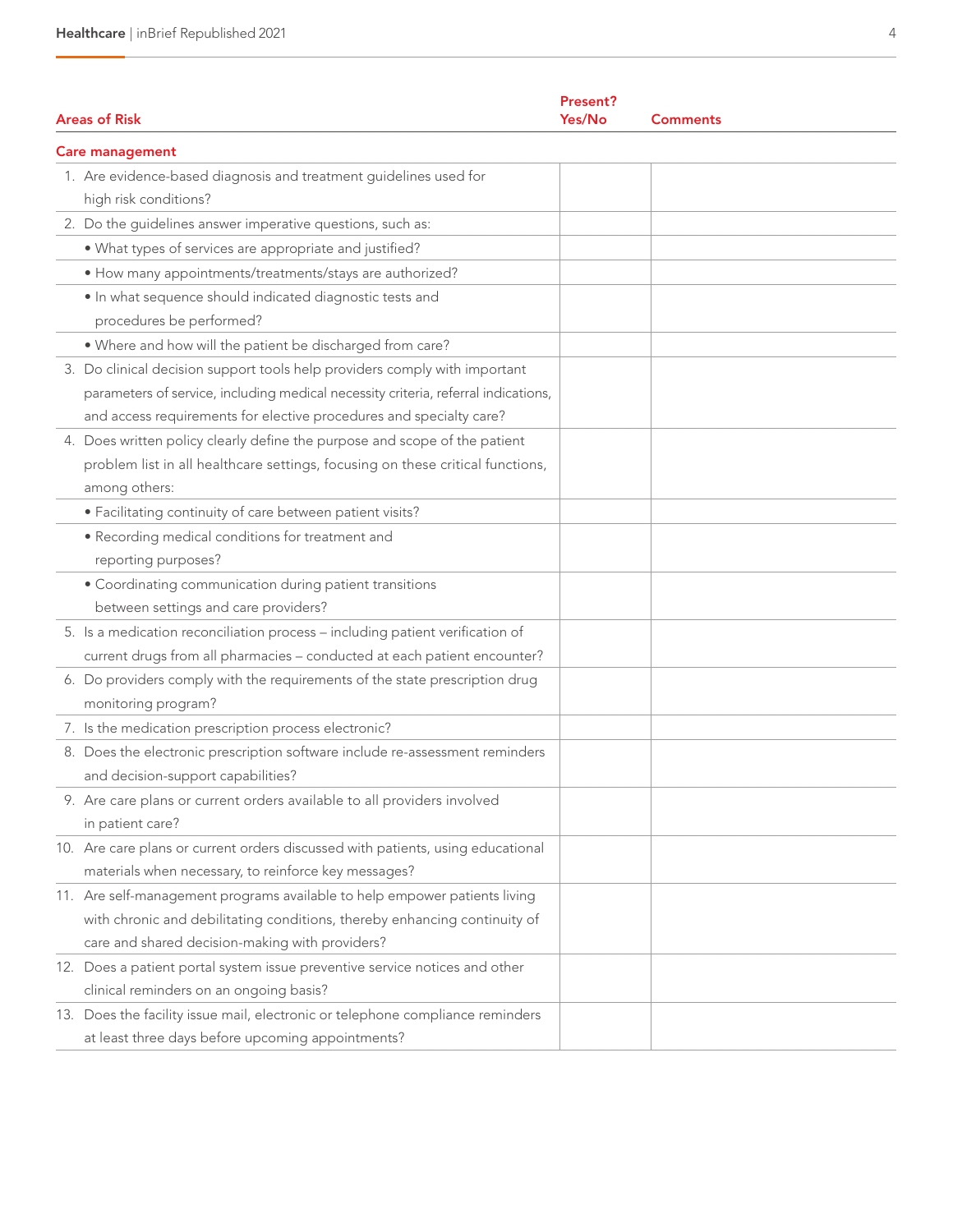| <b>Areas of Risk</b>                                                                                                                                                                                                                                                              | Present?<br>Yes/No | <b>Comments</b> |  |  |  |
|-----------------------------------------------------------------------------------------------------------------------------------------------------------------------------------------------------------------------------------------------------------------------------------|--------------------|-----------------|--|--|--|
| <b>Patient noncompliance</b>                                                                                                                                                                                                                                                      |                    |                 |  |  |  |
| 1. Do patients sign a statement agreeing to comply with care recommendations<br>and follow-up appointments, and is this statement included in the patient<br>healthcare information record?                                                                                       |                    |                 |  |  |  |
| 2. Are written protocols established and implemented for managing high<br>risk patient encounters, including documentation requirements for the<br>following critical issues:                                                                                                     |                    |                 |  |  |  |
| • Repeated and unauthorized prescription refill requests?                                                                                                                                                                                                                         |                    |                 |  |  |  |
| · Pain management in patients exhibiting drug seeking tendencies?                                                                                                                                                                                                                 |                    |                 |  |  |  |
| · Unacceptable behavior, such as belligerent voice messages,<br>yelling or cursing at staff?                                                                                                                                                                                      |                    |                 |  |  |  |
| • After-hours patient management?                                                                                                                                                                                                                                                 |                    |                 |  |  |  |
| 3. When patients miss appointments, does a staff member contact them<br>by telephone or e-mail?                                                                                                                                                                                   |                    |                 |  |  |  |
| 4. Is the occurrence of missed appointments documented in the progress<br>notation of the patient healthcare information record?                                                                                                                                                  |                    |                 |  |  |  |
| 5. When making follow-up calls to patients, do providers explain the benefits<br>of the proposed treatment course and the risks of not adhering to it?                                                                                                                            |                    |                 |  |  |  |
| 6. Are all attempts at contacting the patient documented in the patient<br>healthcare information record?                                                                                                                                                                         |                    |                 |  |  |  |
| 7. When deemed necessary, are patients informed in writing of basic<br>behavioral expectations, and is a copy of the letter retained in the patient<br>healthcare information record?                                                                                             |                    |                 |  |  |  |
| 8. Do noncompliant patients sign a refusal-to-consent form acknowledging<br>that they have discussed the proposed course of care with their provider,<br>and understand that failure to follow medical recommendations may have<br>serious or even life-threatening consequences? |                    |                 |  |  |  |
| 9. Does organizational policy delineate the circumstances for sending<br>noncompliant patients a registered letter, requesting a response?                                                                                                                                        |                    |                 |  |  |  |
| 10. Does the organization have clear, legally reviewed protocols governing<br>the termination of patient relationships, in order to avoid allegations of<br>abandonment?                                                                                                          |                    |                 |  |  |  |

## Quick Links

- CNA AlertBulletin® 2018-Issue 2, ["Test Result Management:](https://www.cna.com/web/wcm/connect/993bee82-d5d7-4d1f-b57c-14f8e065cb3b/AlertBulletin-Test-Result-Management.pdf?MOD=AJPERES&CACHEID=993bee82-d5d7-4d1f-b57c-14f8e065cb3b) [Towards a Systematic Reporting Process."](https://www.cna.com/web/wcm/connect/993bee82-d5d7-4d1f-b57c-14f8e065cb3b/AlertBulletin-Test-Result-Management.pdf?MOD=AJPERES&CACHEID=993bee82-d5d7-4d1f-b57c-14f8e065cb3b)
- CNA inBrief® 2020-Issue 2, ["Discharge Readiness: Sound](https://www.cna.com/web/wcm/connect/0c9e0ae4-62cd-4a67-acff-80f223ef8acb/Discharge-Readiness.pdf?MOD=AJPERES&CACHEID=0c9e0ae4-62cd-4a67-acff-80f223ef8acb) [Policies Help Reduce Outpatient Risk."](https://www.cna.com/web/wcm/connect/0c9e0ae4-62cd-4a67-acff-80f223ef8acb/Discharge-Readiness.pdf?MOD=AJPERES&CACHEID=0c9e0ae4-62cd-4a67-acff-80f223ef8acb)
- CNA inBrief® Republished 2020, ["Patient Non-compliance:](https://www.cna.com/web/wcm/connect/79c8b18a-566e-492a-bb52-b25efd95698f/IB-Patient-Noncompliance.pdf?MOD=AJPERES&CACHEID=79c8b18a-566e-492a-bb52-b25efd95698f) [Better Communication Means Lower Risk."](https://www.cna.com/web/wcm/connect/79c8b18a-566e-492a-bb52-b25efd95698f/IB-Patient-Noncompliance.pdf?MOD=AJPERES&CACHEID=79c8b18a-566e-492a-bb52-b25efd95698f)
- CNA inBrief® Republished 2019, ["Ambulatory Surgery](https://www.cna.com/web/wcm/connect/9b7b56bf-26bf-44c3-b528-13c89269cfa1/CNA-InBrief-Ambulatory-Surgery-Centers-Enhancing-Continuity-of-Care.pdf?MOD=AJPERES) [Centers: Enhancing Continuity of Care."](https://www.cna.com/web/wcm/connect/9b7b56bf-26bf-44c3-b528-13c89269cfa1/CNA-InBrief-Ambulatory-Surgery-Centers-Enhancing-Continuity-of-Care.pdf?MOD=AJPERES)
- CNA inBrief® 2017-Issue 2, ["Treatment Follow-through:](https://www.cna.com/web/wcm/connect/ab23d02b-7f2d-452f-bb32-a609edf123eb/RC_Healthcare-inBrief-Issue2-2017-CNA.pdf?MOD=AJPERES&CACHEID=ab23d02b-7f2d-452f-bb32-a609edf123eb) [Improving Patient Access and Adherence."](https://www.cna.com/web/wcm/connect/ab23d02b-7f2d-452f-bb32-a609edf123eb/RC_Healthcare-inBrief-Issue2-2017-CNA.pdf?MOD=AJPERES&CACHEID=ab23d02b-7f2d-452f-bb32-a609edf123eb)
- CNA Vantage Point® Republished 2019, ["Nonphysician](https://www.cna.com/web/wcm/connect/5c267851-cb0f-46b0-bb0a-d51668af3496/CNA-Vantage-Point-Nonphysician-Providers-A-Guide-to-Safer-Delegation.pdf?MOD=AJPERES) [Providers: A Guide to Safer Delegation."](https://www.cna.com/web/wcm/connect/5c267851-cb0f-46b0-bb0a-d51668af3496/CNA-Vantage-Point-Nonphysician-Providers-A-Guide-to-Safer-Delegation.pdf?MOD=AJPERES)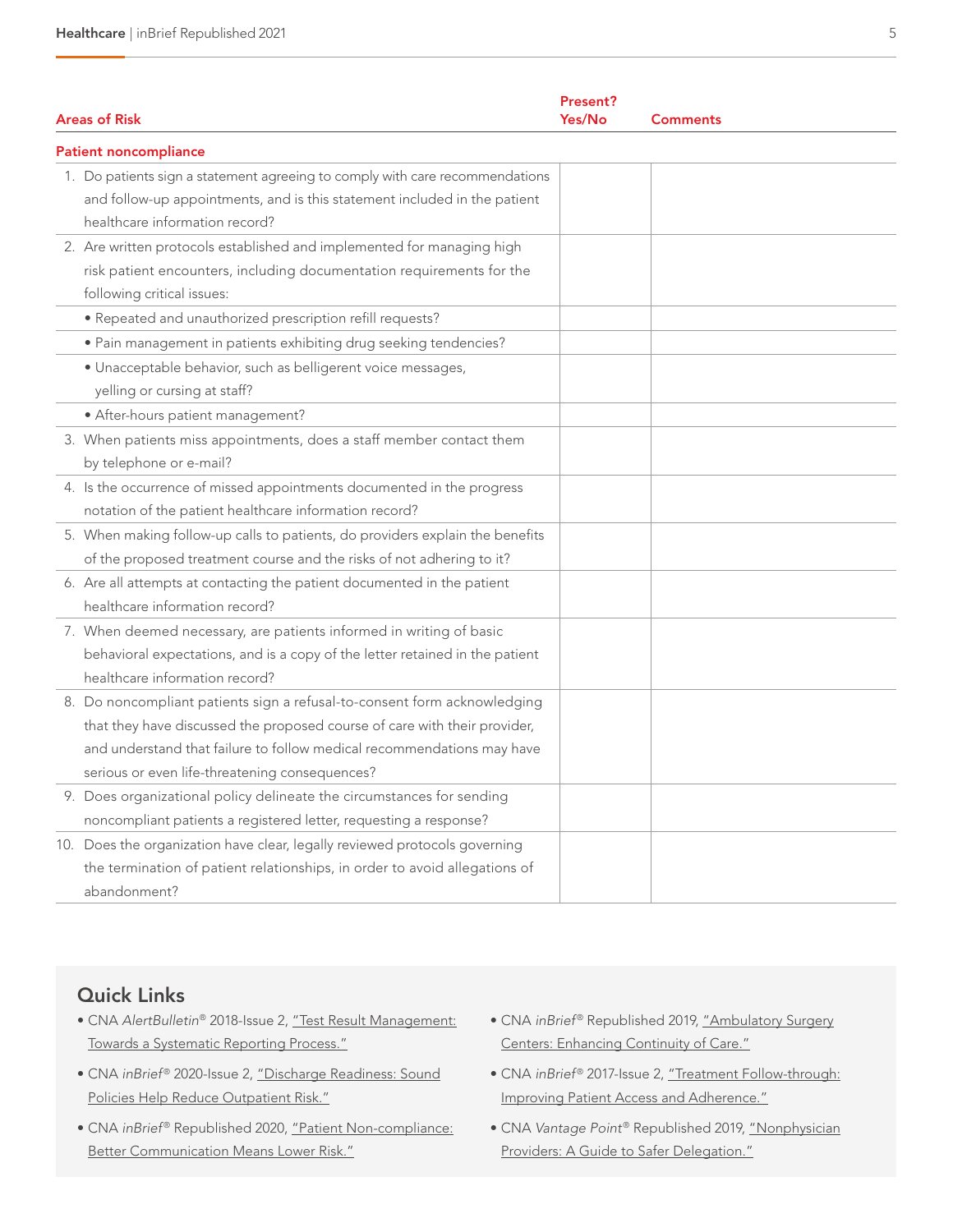| <b>Areas of Risk</b>                                                                                                                                                                                    | Present?<br>Yes/No | <b>Comments</b> |  |  |  |
|---------------------------------------------------------------------------------------------------------------------------------------------------------------------------------------------------------|--------------------|-----------------|--|--|--|
| <b>Test result tracking</b>                                                                                                                                                                             |                    |                 |  |  |  |
| 1. Are specified diagnoses or conditions that require routine screening,<br>e.g., breast/prostate/cervical cancer, pediatric immunizations, diabetes and<br>hypertension, tracked electronically?       |                    |                 |  |  |  |
| 2. Is there an established list of medications that require laboratory baseline<br>values before prescription and periodic re-assessment, once prescribed?                                              |                    |                 |  |  |  |
| 3. Is there a system in place to notify staff when serial laboratory tests are<br>to be ordered?                                                                                                        |                    |                 |  |  |  |
| 4. Is there an electronic or manual system for managing pending diagnostic<br>tests and laboratory specimens?                                                                                           |                    |                 |  |  |  |
| 5. Are specified time frames instituted for reviewing test results?                                                                                                                                     |                    |                 |  |  |  |
| 6. Does written policy clarify the responsibilities of ordering providers, especially<br>with respect to conveying and following up on time-critical results?                                           |                    |                 |  |  |  |
| 7. Are patient healthcare information records that are awaiting test results<br>either flagged electronically or placed in a designated area?                                                           |                    |                 |  |  |  |
| 8. Is a staff member assigned to check flagged records and follow up on<br>outstanding results?                                                                                                         |                    |                 |  |  |  |
| 9. Are laboratory, radiology and other diagnostic procedures ordered<br>electronically?                                                                                                                 |                    |                 |  |  |  |
| 10. Does the ordering system generate reminders of pending specimen/test/<br>imaging results?                                                                                                           |                    |                 |  |  |  |
| 11. Are test results reported to the ordering provider and documented in the<br>patient healthcare information record, including the date, time, name of caller<br>and receiver, and test value/result? |                    |                 |  |  |  |
| 12. Is there a protocol for responding to critical values/findings that requires<br>documenting the provider's review?                                                                                  |                    |                 |  |  |  |
| 13. Is there an escalation procedure for urgent or high priority test results that<br>are not acknowledged by ordering providers within a specified time period?                                        |                    |                 |  |  |  |
| 14. Are patients notified face-to-face about abnormal results, in order to<br>protect patient confidentiality?                                                                                          |                    |                 |  |  |  |
| 15. Are all patient notifications carefully documented in the patient healthcare<br>information record?                                                                                                 |                    |                 |  |  |  |
| 16. Can providers and staff communicate directly with the laboratory/imaging<br>facility when ordering tests, viewing results and managing alerts?                                                      |                    |                 |  |  |  |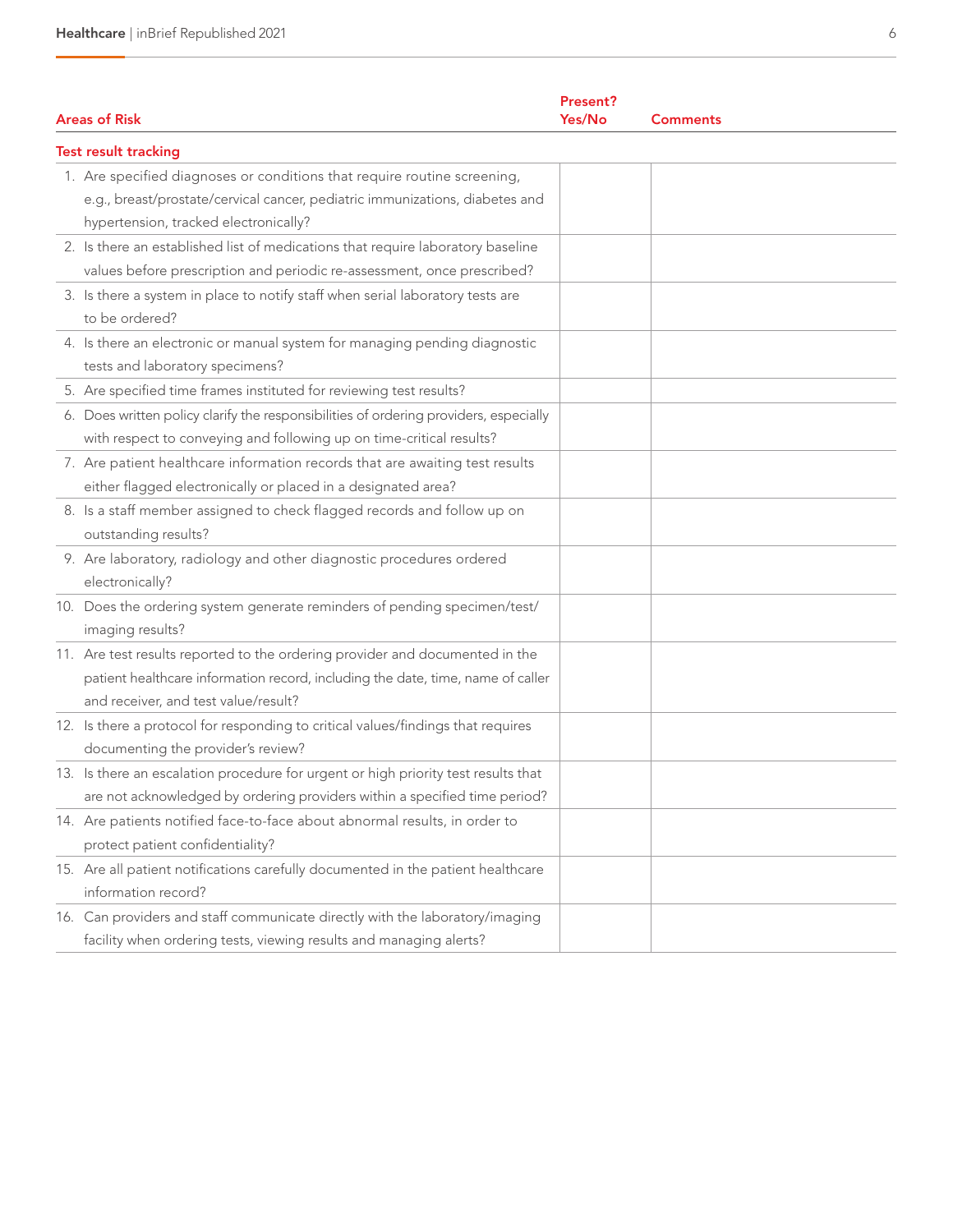| <b>Areas of Risk</b>                                                               | Present?<br>Yes/No | <b>Comments</b> |  |  |
|------------------------------------------------------------------------------------|--------------------|-----------------|--|--|
| <b>Patient referral and consultation</b>                                           |                    |                 |  |  |
| 1. Is there a procedure for identifying patients who may benefit from              |                    |                 |  |  |
| extended care management?                                                          |                    |                 |  |  |
| 2. Are follow-up and/or referral appointments scheduled and entered in the         |                    |                 |  |  |
| computer system before patients leave the facility?                                |                    |                 |  |  |
| 3. In the alternative, are patients offered assistance in making the initial       |                    |                 |  |  |
| appointment with an outside specialist or diagnostic center?                       |                    |                 |  |  |
| 4. Is there a written protocol for tracking referrals to other providers or care   |                    |                 |  |  |
| settings, which outlines the parameters for transfer of care?                      |                    |                 |  |  |
| 5. Is there a tracking mechanism for consultation requests to outside specialists? |                    |                 |  |  |
| 6. Do providers communicate with one another regarding referrals and               |                    |                 |  |  |
| consultations, conveying the following essential information:                      |                    |                 |  |  |
| · Diagnoses and recent changes in condition or treatment?                          |                    |                 |  |  |
| · Historical perspective on medical conditions?                                    |                    |                 |  |  |
| · Potential warning or danger signs?                                               |                    |                 |  |  |
| · Pending laboratory or diagnostic results?                                        |                    |                 |  |  |
| 7. Are patient healthcare information records flagged for referral/consultation    |                    |                 |  |  |
| status, including missed or canceled appointments?                                 |                    |                 |  |  |
| 8. Do staff members verify receipt of information, including current diagnosis     |                    |                 |  |  |
| and a description of procedures or treatments to date, sent to outside             |                    |                 |  |  |
| providers upon referral?                                                           |                    |                 |  |  |
| 9. Are both patients and families involved in the referral management process      |                    |                 |  |  |
| and aware of their own role in ensuring follow-up?                                 |                    |                 |  |  |
| <b>Patient education</b>                                                           |                    |                 |  |  |
| 1. Are barriers to communication assessed and documented in the patient            |                    |                 |  |  |
| healthcare information record, including low health literacy, cognitive            |                    |                 |  |  |
| impairment, hearing deficit and/or limited English fluency?                        |                    |                 |  |  |
| 2. Are qualified and credentialed interpreters available, when necessary,          |                    |                 |  |  |
| in order to avoid reliance on family members?                                      |                    |                 |  |  |
| 3. Do patient healthcare information records reflect patient education,            |                    |                 |  |  |
| including their disease process, care plan goals, compliance expectations          |                    |                 |  |  |
| regarding treatment and testing, and potential consequences of non-                |                    |                 |  |  |
| compliance?                                                                        |                    |                 |  |  |
| 4. Are educational sessions supplemented by documented use of                      |                    |                 |  |  |
| explanatory materials, including printed handouts, illustrations, models           |                    |                 |  |  |
| and other teaching aids?                                                           |                    |                 |  |  |
| 5. Are patients informed of the reasons for and importance of additional           |                    |                 |  |  |
| treatment recommendations?                                                         |                    |                 |  |  |
| 6. Are providers instructed to employ the teach-back method?                       |                    |                 |  |  |
| 7. Do providers ask patients at the time of discharge to repeat back               |                    |                 |  |  |
| critical instructions, with responses noted in the patient healthcare              |                    |                 |  |  |
| information record?                                                                |                    |                 |  |  |